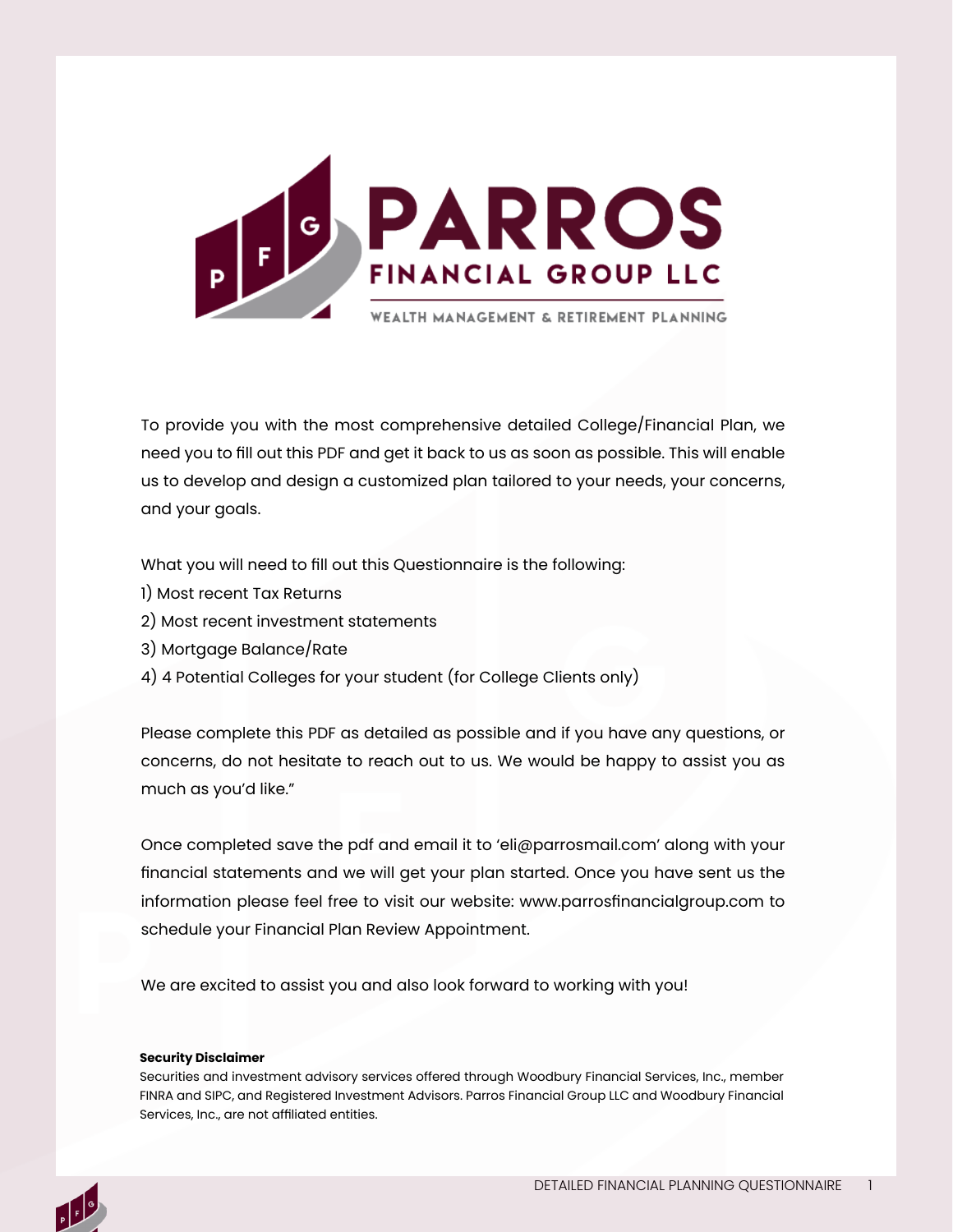# **DETAILED FINANCIAL PLANNING QUESTIONNAIRE**

### **Parent's Address**

**Husband's Information**

| Last Name:                | First Name: |  |
|---------------------------|-------------|--|
| Date of Birth:            | E-mail:     |  |
| Work Phone:               | Cell:       |  |
| Place of Employment:      | Position:   |  |
| <b>Wife's Information</b> |             |  |
| Last Name:                | First Name: |  |
| Date of Birth:            | E-mail:     |  |
| Work Phone:               | Cell:       |  |
| Place of Employment:      | Position:   |  |

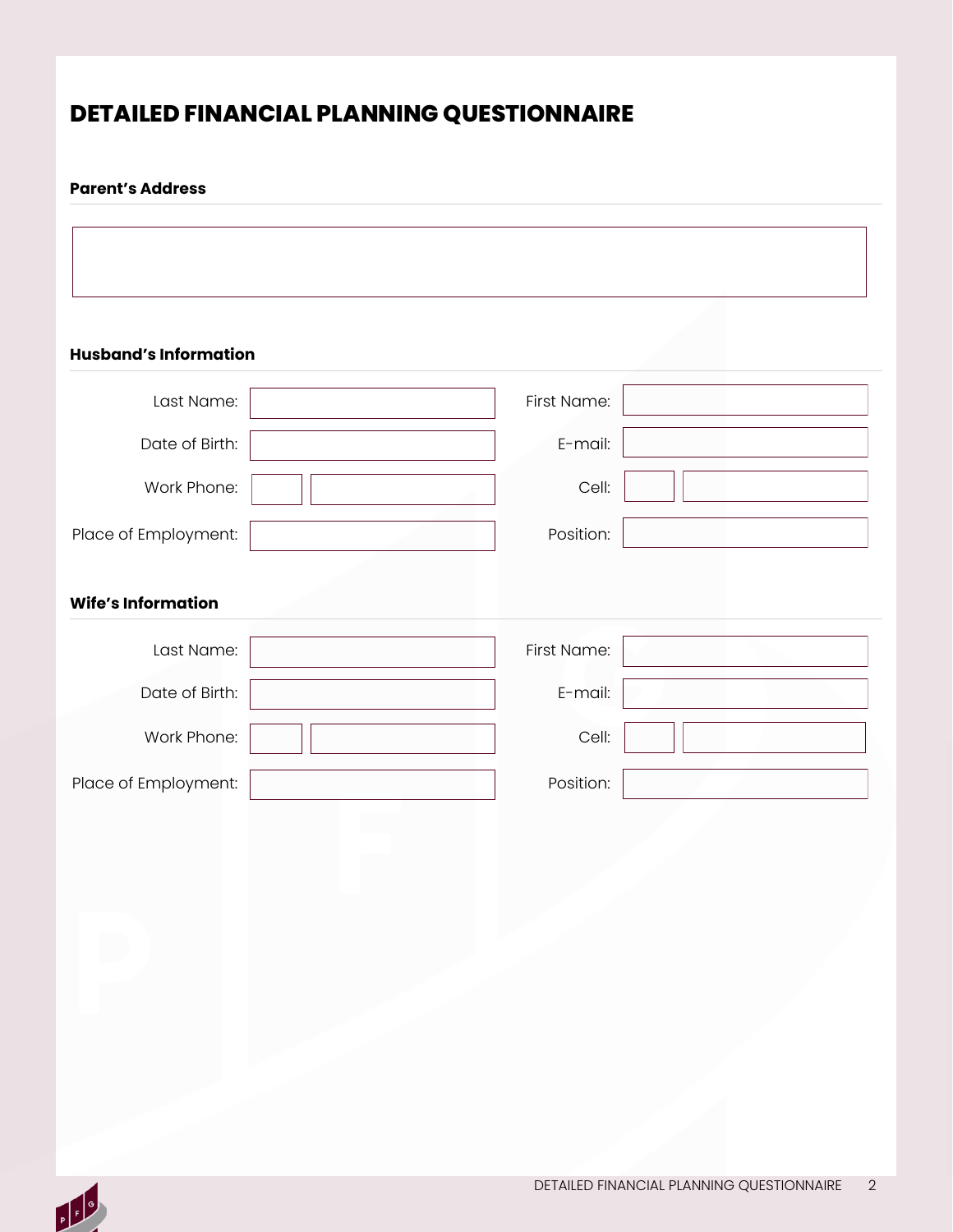| <b>Family Information</b>         |                                   |                                                           |  |
|-----------------------------------|-----------------------------------|-----------------------------------------------------------|--|
| Child 1:<br>Last Name:            |                                   | First Name:                                               |  |
| Date of Birth:                    | High School Graduation Year:      |                                                           |  |
|                                   |                                   |                                                           |  |
| Students Income:                  |                                   | Students Checking Account Balance                         |  |
| Email:                            |                                   | Phone Number:                                             |  |
|                                   |                                   |                                                           |  |
|                                   | Name of Students High School      |                                                           |  |
| 4 colleges student wants to go to |                                   |                                                           |  |
|                                   |                                   |                                                           |  |
|                                   |                                   |                                                           |  |
|                                   |                                   |                                                           |  |
| Child 2:<br>Last Name:            |                                   |                                                           |  |
| Date of Birth:                    |                                   | <b>High School Graduation Year:</b>                       |  |
|                                   |                                   |                                                           |  |
| Students Income:                  |                                   | <b>Students Checking Account Balance</b><br>Phone Number: |  |
| Email:                            |                                   |                                                           |  |
|                                   | Name of Students High School      |                                                           |  |
|                                   | 4 colleges student wants to go to |                                                           |  |
|                                   |                                   |                                                           |  |
|                                   |                                   |                                                           |  |
| Child 3:<br>Last Name:            |                                   |                                                           |  |
|                                   |                                   | High School Graduation Year:                              |  |
| Date of Birth:                    |                                   |                                                           |  |
| Students Income:                  |                                   | <b>Students Checking Account Balance</b>                  |  |
| Email:                            |                                   | Phone Number:                                             |  |
|                                   |                                   |                                                           |  |
|                                   |                                   |                                                           |  |
|                                   | Name of Students High School      |                                                           |  |

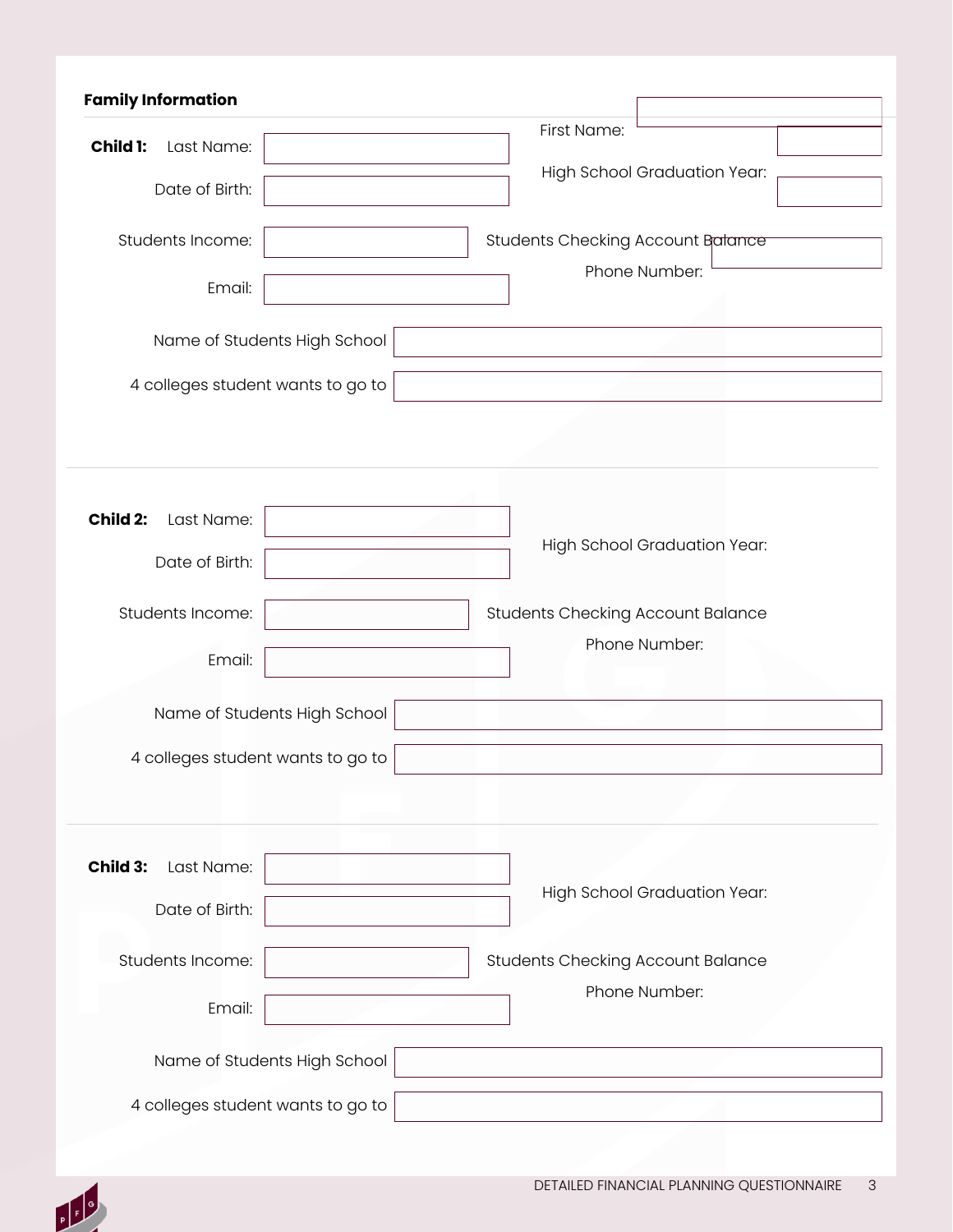#### **Income Details**

| <b>Husband's Income</b>                                                                    | Wife's Income                        |
|--------------------------------------------------------------------------------------------|--------------------------------------|
| Combined adjusted gross income                                                             |                                      |
| Which tax form do you file: $\bigcirc$ 1040<br>1040E                                       | 1040A                                |
| How do you file: (a) Joint<br>Head of Household                                            |                                      |
| Amount of Federal Tax Paid:                                                                | Do you own<br>own business:          |
| If yes, fewer than 100 employees?                                                          |                                      |
| Do you have untaxed income?                                                                |                                      |
| How much will you receive from social security and at what age: [Husband / Wife]           |                                      |
| At what age would you both like to retire?                                                 | Husband:<br>Wife:<br>or<br><b>or</b> |
| How much net income, in today's dollars, per year would you like to have in retirement?    |                                      |
| Annually: $ $ \$                                                                           |                                      |
| How much are you contributing to your child's college per year:                            |                                      |
| Child 2: $\vert \$$<br>Child $\vert$ : $\vert$ \$                                          | Child 3: $\vert \$$                  |
| How much per year are you planning on paying in tuition fees for your Child (or children)? |                                      |
| Annually per child: \$                                                                     | Amount of years per child:           |
|                                                                                            |                                      |
| How much income will you receive from your pension per year? At what age does it begin?    |                                      |

| Goal | <b>Start Year</b> | <b>Total Cost</b> |
|------|-------------------|-------------------|
|      |                   |                   |
|      |                   |                   |
|      |                   |                   |
|      |                   |                   |

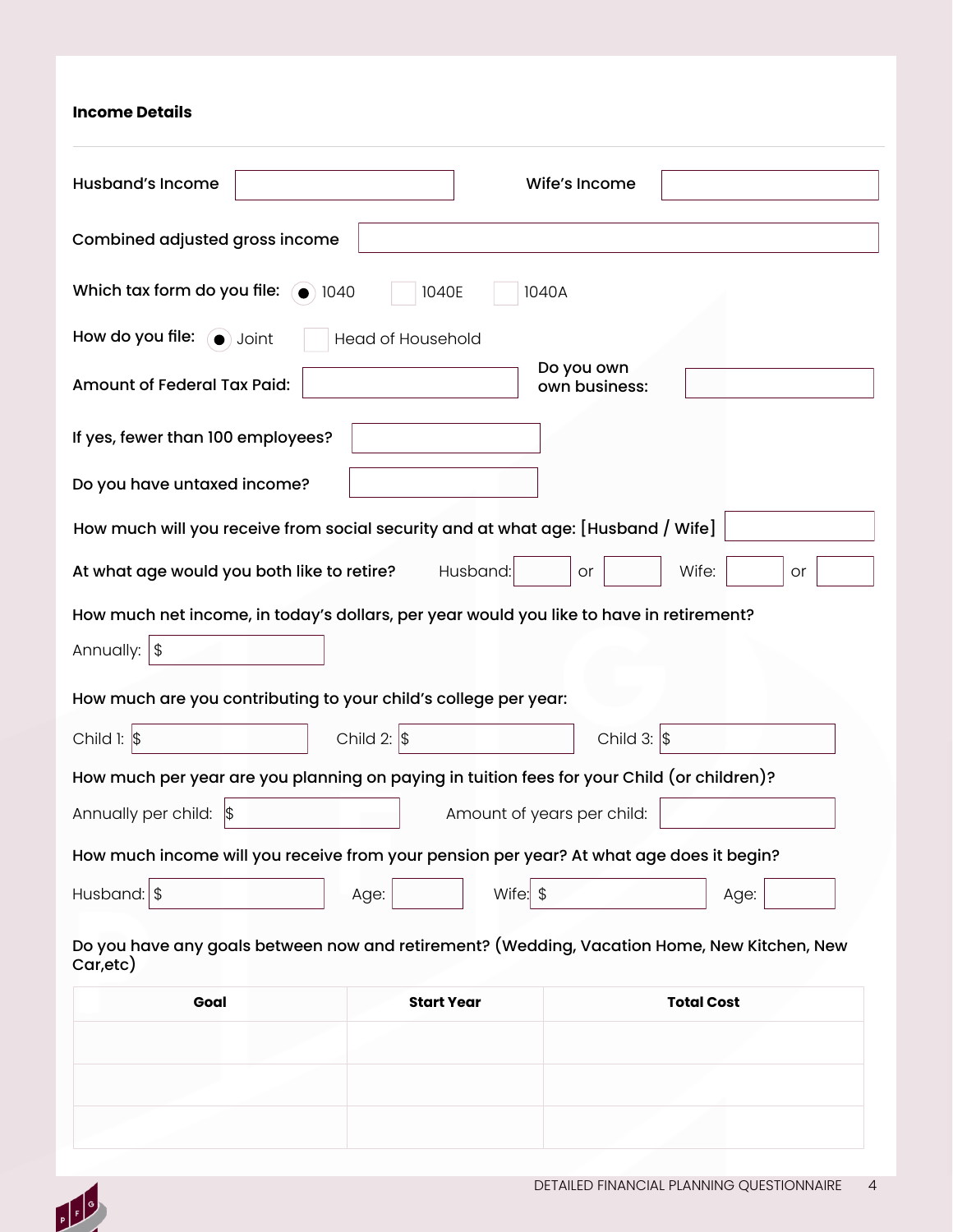## **Retirement Assets** i.e.IRAs, 401k, 403b, etc.

| <b>As of Today</b>                    | <b>Husband's</b> | <b>Annual Contribution</b> | <b>Total Value Of</b> |
|---------------------------------------|------------------|----------------------------|-----------------------|
| <b>IRAS</b>                           |                  |                            |                       |
| Roth IRAs                             |                  |                            |                       |
| <b>Company Sponsored Plans</b>        |                  |                            |                       |
| *Your Contributions                   |                  |                            |                       |
| *Company Contributions                |                  |                            |                       |
| Previous Employer Retirement<br>Plans |                  |                            |                       |
| <b>Additional Retirement Plans</b>    |                  |                            |                       |
| Investment Property Income            |                  |                            |                       |
| Total:                                |                  |                            |                       |

| <b>As of Today</b>                    | Wife's | <b>Annual Contribution</b> | <b>Total Value Of</b> |
|---------------------------------------|--------|----------------------------|-----------------------|
| <b>IRAs</b>                           |        |                            |                       |
| <b>Roth IRAs</b>                      |        |                            |                       |
| <b>Company Sponsored Plans</b>        |        |                            |                       |
| *Your Contributions                   |        |                            |                       |
| *Company Contributions                |        |                            |                       |
| Previous Employer Retirement<br>Plans |        |                            |                       |
| <b>Additional Retirement Plans</b>    |        |                            |                       |
| Investment Property Income            |        |                            |                       |
| Total:                                |        |                            |                       |

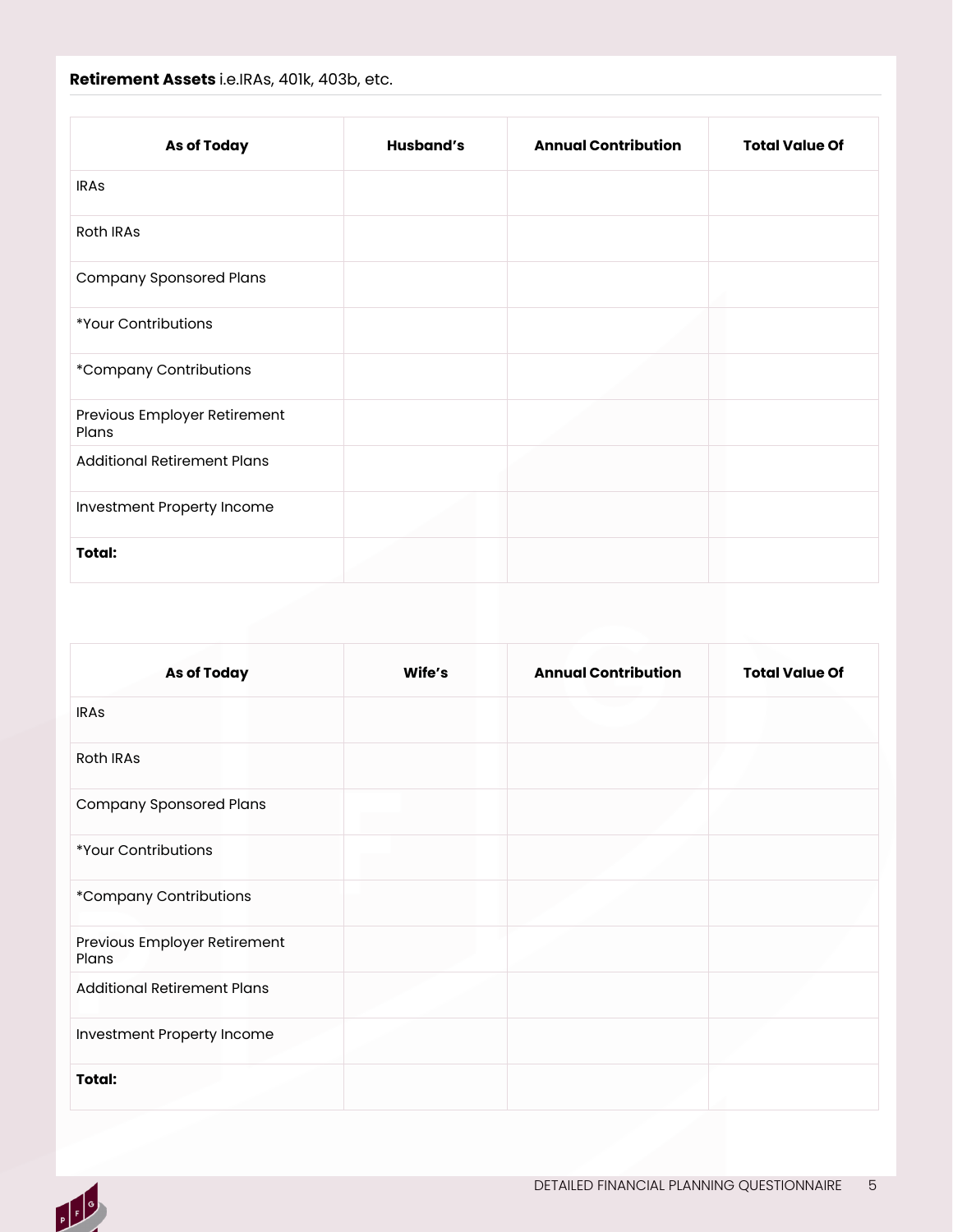## **Non-Retirement Assets**

As of TODAY, Total Value of:

|                                                                                      | <b>Husband</b>                            | <b>Wife</b> | Joint |
|--------------------------------------------------------------------------------------|-------------------------------------------|-------------|-------|
| Checking/Saving<br>Accounts                                                          | \$                                        | \$          | \$    |
| CD's                                                                                 | \$                                        | \$          | \$    |
| T-Bills                                                                              | \$                                        | \$          | \$    |
| <b>Money Market Funds</b>                                                            | $\,$                                      | \$          | \$    |
| <b>Mutual Funds</b>                                                                  | \$                                        | \$          | \$    |
| Stocks/Stock Options                                                                 | $\,$                                      | \$          | \$    |
| <b>Bonds</b>                                                                         | $\,$                                      | \$          | \$    |
| <b>Trust Funds</b>                                                                   | $\,$                                      | \$          | \$    |
| Other Securities:                                                                    | \$                                        | \$          | \$    |
| <b>Educational IRAs</b>                                                              | \$                                        | \$          | $\,$  |
| College Savings Plans for Students:<br>including MESP and 529's. No<br>included METS | $\, \, \raisebox{12pt}{$\scriptstyle \$}$ | \$          | \$    |
| Non-Retirement Annuities                                                             | \$                                        | \$          | \$    |
| Other Investments                                                                    | $\,$                                      | \$          | \$    |
| <b>Total Investments</b>                                                             | \$                                        | \$          | \$    |